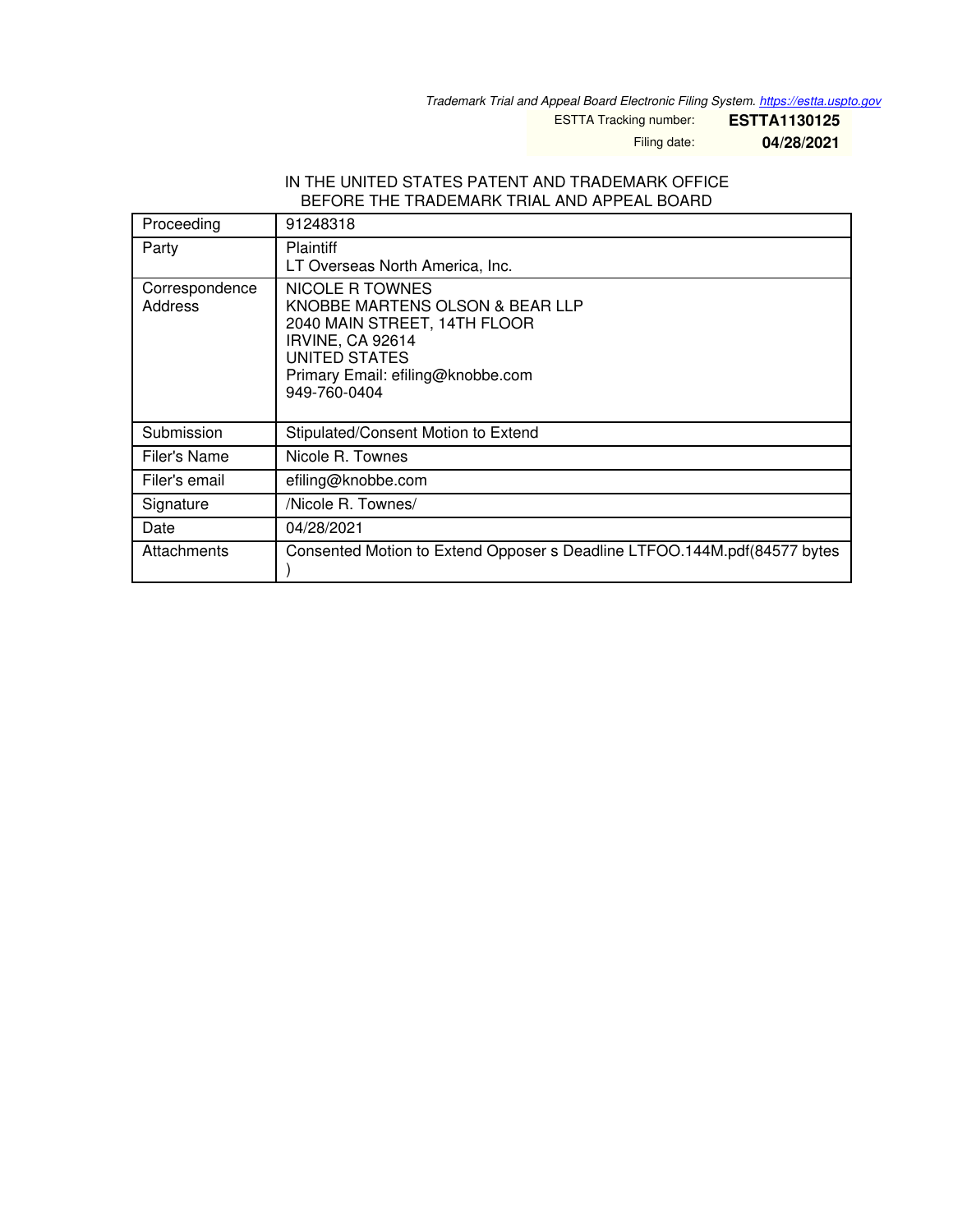## **IN THE UNITED STATES PATENT AND TRADEMARK OFFICE**

## **BEFORE THE TRADEMARK TRIAL AND APPEAL BOARD**

) ) ) ) ) ) ) ) )

LT Overseas North America, Inc.,

Opposer,

v.

Steven Yassin,

Applicant.

Opposition No.: 91248318

Mark: ROYAL GUYANA

## **CONSENTED MOTION TO EXTEND DEADLINE FOR OPPOSER TO FILE ITS REPLY TO APPLICANT'S OPPOSITION TO OPPOSER'S MOTION FOR LEAVE TO AMEND ITS NOTICE OF OPPOSITION**

Commissioner for Trademarks P.O. Box 1451 Alexandria, VA 22313-1451

Dear Sir or Madam:

Pursuant to T.B.M.P. § 501.01, Opposer LT Overseas North America, Inc. ("Opposer") respectfully submits this consented motion to extend the time period for Opposer to reply to Applicant's Opposition to Opposer's Motion for Leave to Amend its Notice of Opposition by two weeks. Applicant's counsel consented to this extension.

Good cause for this extension exists. Opposer needs additional time to prepare its reply and address the issues raised in Applicant's opposition due to deadlines and obligations in other matters. On April 26, 2021, Applicant's counsel agreed to the requested extension.

Accordingly, Opposer respectfully requests that the Board grant this Consented Motion and extend the deadline for Opposer to reply to Applicant's opposition by two weeks or until May 12, 2021.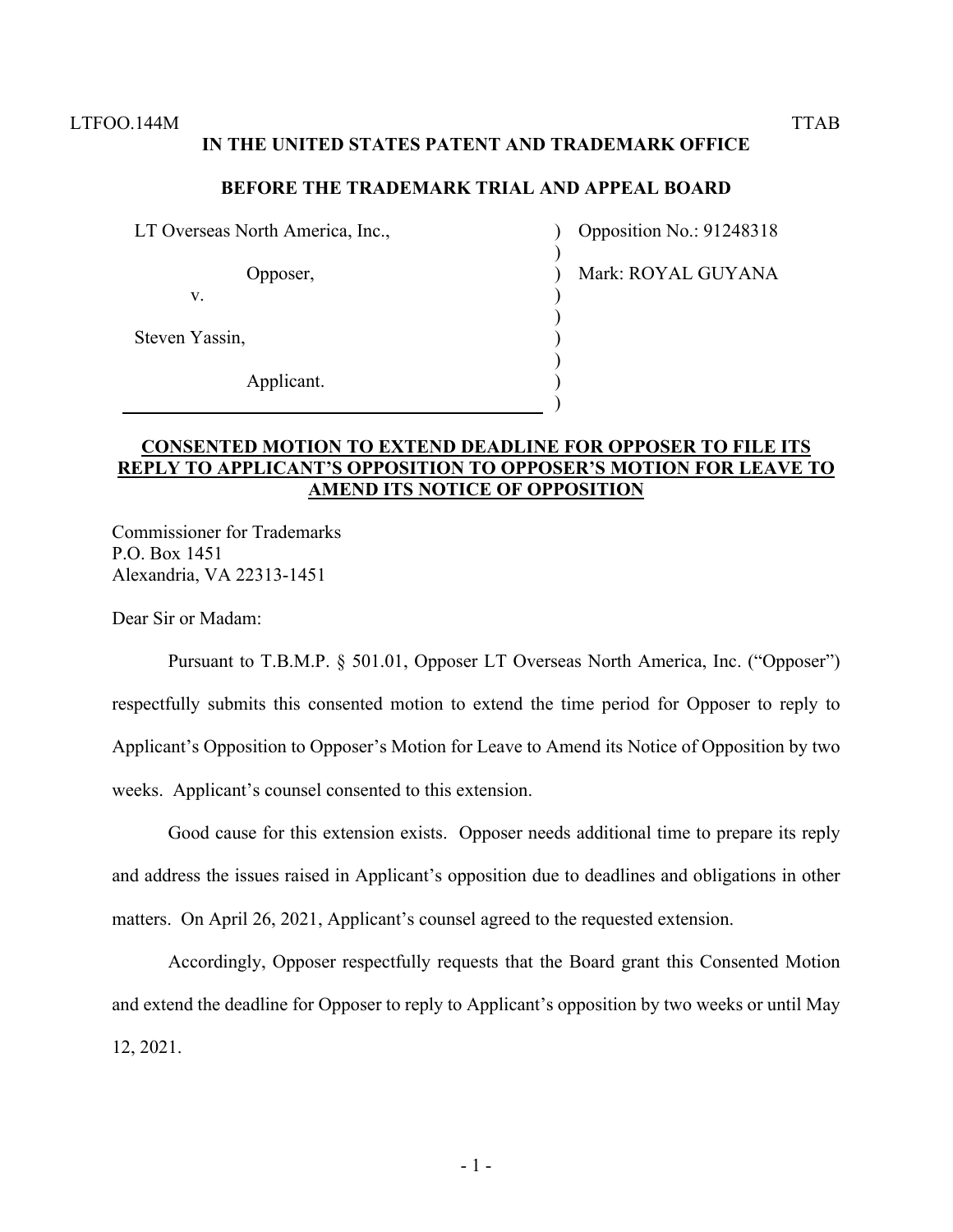Respectfully submitted,

KNOBBE, MARTENS, OLSON & BEAR, LLP

Dated: April 28, 2021 By: /Nicole Townes/

Steven J. Nataupsky Nicole R. Townes 2040 Main Street Fourteenth Floor Irvine, CA 92614 (949) 760-0404 efiling@knobbe.com Attorneys for Opposer, LT Overseas North America, Inc.